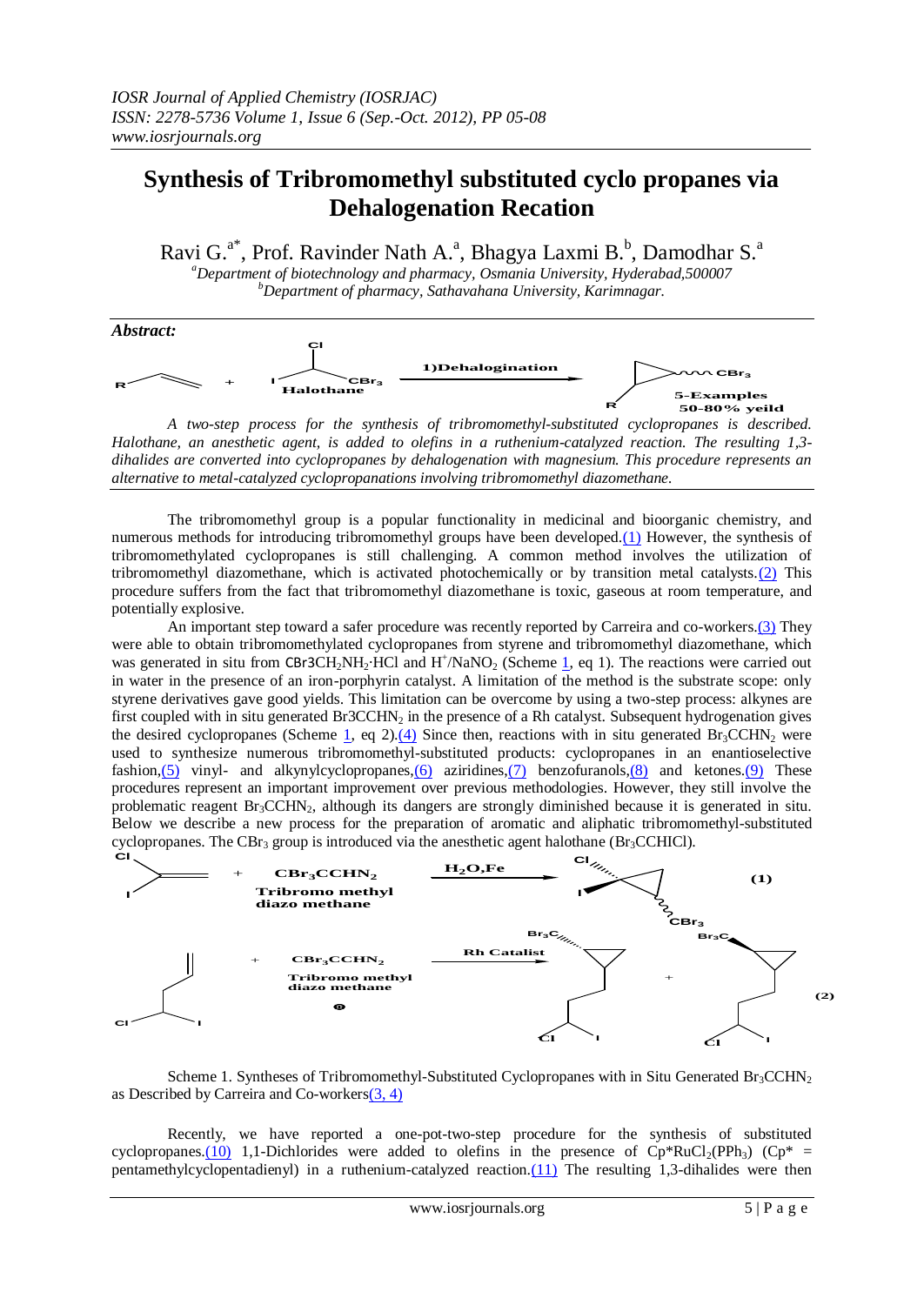cyclized to give cyclopropanes by reductive coupling with Mg. The method was expanded by the use of Mn instead of Mg for the synthesis of cyclopropanes from highly activated chlorides such as ethyl trichloroacetate or diethyl 2,2-dichloromalonate[.\(12\)](javascript:void(0);) These results prompted us to explore the possibility of synthesizing tribromomethyl-substituted cyclopropanes via a dehalogenation pathway. 2-Ido-2-chloro-1,1,1-tribfomoethane (halothane) appeared to be a potentially well-suited  $CBr<sub>3</sub>$  source for this purpose. Halothane is commercially available and a liquid at ambient conditions (bp  $50^{\circ}$ C). It has been used widely as an inhalational general anesthetic, and its toxicity is thus low. The C–I bond of halothane is activated by the adjacent Cl and CBr<sup>3</sup> groups. A radical process involving homolytic cleavage of the C–I bond should thus be possible. In fact, the addition of halothane to olefins was reported to occur with sodium dithionite  $Na_2S_2O_4$  as radical initiator. The reaction proceeds with enol ethers of cyclic ketones, $(13)$  β-pinene, $(1)$  Encouraged by these results, we have [investigated reactions with other olefins. The conjugated alkenes 4-chlorostyrene successfully converted into the](javascript:void(0);)  [corresponding tribromomethyl-substituted cyclopropanes with high](javascript:void(0);) *trans* selectivity and in good yields (Table [1,](javascript:void(0);) [entry 2\). 4\)](javascript:void(0);) and different allyl-benzene derivatives but failed with conjugated olefins such as styrene[.\(15\)](javascript:void(0);) The retrosynthetic pathway for the synthesis of tribromomethyl-substituted cyclopropanes via a dehalogenation reaction of halothane and a terminal olefin, followed by dehalogenation, is outlined in Scheme [2.](http://pubs.acs.org/doi/full/10.1021/ol3011369#sch2)[\(16\)](javascript:void(0);)



Scheme 2. Retrosynthetic Pathway for the Synthesis of Tribromomethyl-Substituted Cyclopropanes from CBr<sub>3</sub>CHICl

As a test reaction, we investigated the atom transfer radical addition of halothane to styrene (Scheme [3\)](http://pubs.acs.org/doi/full/10.1021/ol3011369#sch3). The air stable  $Ru^{III}$  complex  $Cp*RuCl<sub>2</sub>(PPh<sub>3</sub>)$  (1) in combination with the reducing agent Mg was used to catalyze the reaction. $(17)$  The role of the reducing agent is the generation and regeneration of the catalytically active  $Ru^{II}$  complex[.\(18\)](javascript:void(0);)



Scheme 3. Ruthenium-Catalyzed dehalogenation Reaction of Styrene and Br<sub>3</sub>CCHICl in the Presence of Mg

For the coupling reaction between styrene and Br<sub>3</sub>CCHICl, an excess of Mg (30 equiv with respect to styrene) and 1 mol % of the Ru catalyst **1** were found to provide excellent results when the reaction was performed in neat halothane ( $\text{[olefin]} = 0.5 \text{ M}$ ). Styrene was completely consumed after 2 h, and the desired product was formed as a mixture of two diastereoisomers in high yield (>95%) according to GC-MS and NMR spectroscopic analyses. Reducing the Mg amount led to lower yields. As a side product, the dichlorinated (1,3 dichloro-3-tribromomethyl-propyl)benzene was observed in small quantities (<5%). The amount of this side product can be reduced if the ido complex  $Cp*RuI_2(PPh_3)$  is used as a catalyst precursor. However, we found that the 1,3-dichloro side product is also converted into cyclopropanes, and further attempts to reduce the amount of the side product were thus not made. Reactions in toluene with a smaller excess of halothane with respect to styrene (6:1) were also successful, but the yields were lower, even if the reaction time was prolonged to 24 h. The activated C–I bond of halothane was found to be crucial for the success of the reaction. Attempts to perform Ru-catalyzed dehalogenation reactions with the inhalational anesthetics 2-chloro-2-(dibromomethoxy)- 1,1,1-tribromoethane (isobromane) and 2-chloro-1,1,2-tribromo-1-dibromomethoxyethane (enbromane) did not give 1,3-addition products.



www.iosrjournals.org 6 | Page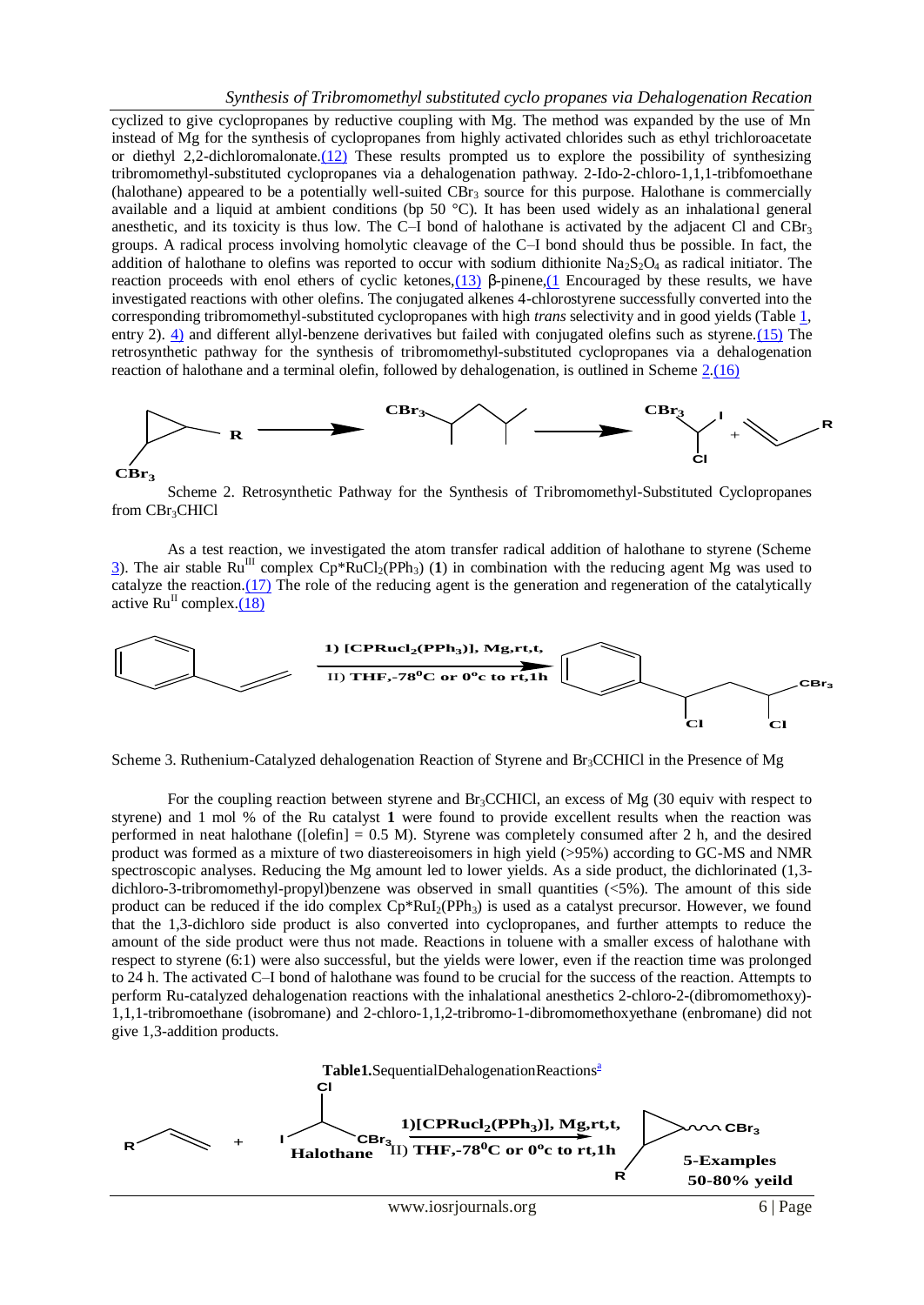After the addition of  $Br_3CCHBrCl$  to styrene, the excess of halothane was removed and THF was added to the reaction mixture at −78 °C. The polar solvent THF was expected to induce the dehalogenation reaction by M[g.\(10\)](javascript:void(0);) Indeed, after the mixture was warmed to room temperature and stirred for 1 h, the desired 2-(tribromomethyl)cyclopropyl)benzene was obtained in 69% yield (Table [1,](http://pubs.acs.org/doi/full/10.1021/ol3011369#tbl1) entry 1). The diastereoselectivity of the coupling reaction was found to be very high (*trans*/*cis* = 27:1).

Encouraged by these results, we have investigated reactions with other olefins. The conjugated alkenes 4-chlorostyrene successfully converted into the corresponding tribromomethyl-substituted cyclopropanes with high *trans* selectivity and in good yields (Table [1,](http://pubs.acs.org/doi/full/10.1021/ol3011369#tbl1) entry 2). Allyl-benzene, 1-allyl-4-methylbenzene, and 1decene were also found to be suitable substrates for the dehalogenation process (Table [1,](http://pubs.acs.org/doi/full/10.1021/ol3011369#tbl1) entries 3-5).



Yields as determined by GC-MS; isolated yields in brackets.

However, the addition was more sluggish and longer reaction times were required (15–72 h). The dehalogenation step was likewise more difficult, presumably because the adducts lack an activated benzylic C–I bond. Initial attempts using the same conditions as those described for styrene were not successful. It was possible to overcome this lack of reactivity by activating the Mg with DIBAL-H and LiC[l\(19\)](javascript:void(0);) prior to the dehalogenation step. This procedure provided the substituted cyclopropanes in isolated yields of  $~50\%$  (overall yield for the two-step process). Contrary to what was observed for the styrene derivatives, the cyclopropanes were obtained as a mixture of *cis* and *trans* isomers in roughly equal amounts.

It is worth noting that the major impurity  $( \sim 15\%)$  in the cyclization step for allyl-benzene, 1-ally-4methylbenzene, and 1-decene was a dibromoolefin resulting from a reductive elimination process (Scheme [4\)](http://pubs.acs.org/doi/full/10.1021/ol3011369#sch4). It is known that chloro- or idoalkanes bearing a CBr<sub>3</sub> group in the  $\alpha$ -position can undergo a metal-induced dehalodebbromination to give dibromoolefins[.\(20\)](javascript:void(0);) In our case, an additional bromine atom is eliminated. The 1,1-dibromoolefin was detectable only in traces for the transformations of the styrene derivatives, likely because of the faster cyclization step.



Scheme 4. Dibromoolefins as Side Products

To summarize, we have successfully achieved the synthesis of tribromomethyl-substituted cyclopropanes from halothane and different olefins. The coupling of styrene derivatives and halothane can be performed as a one